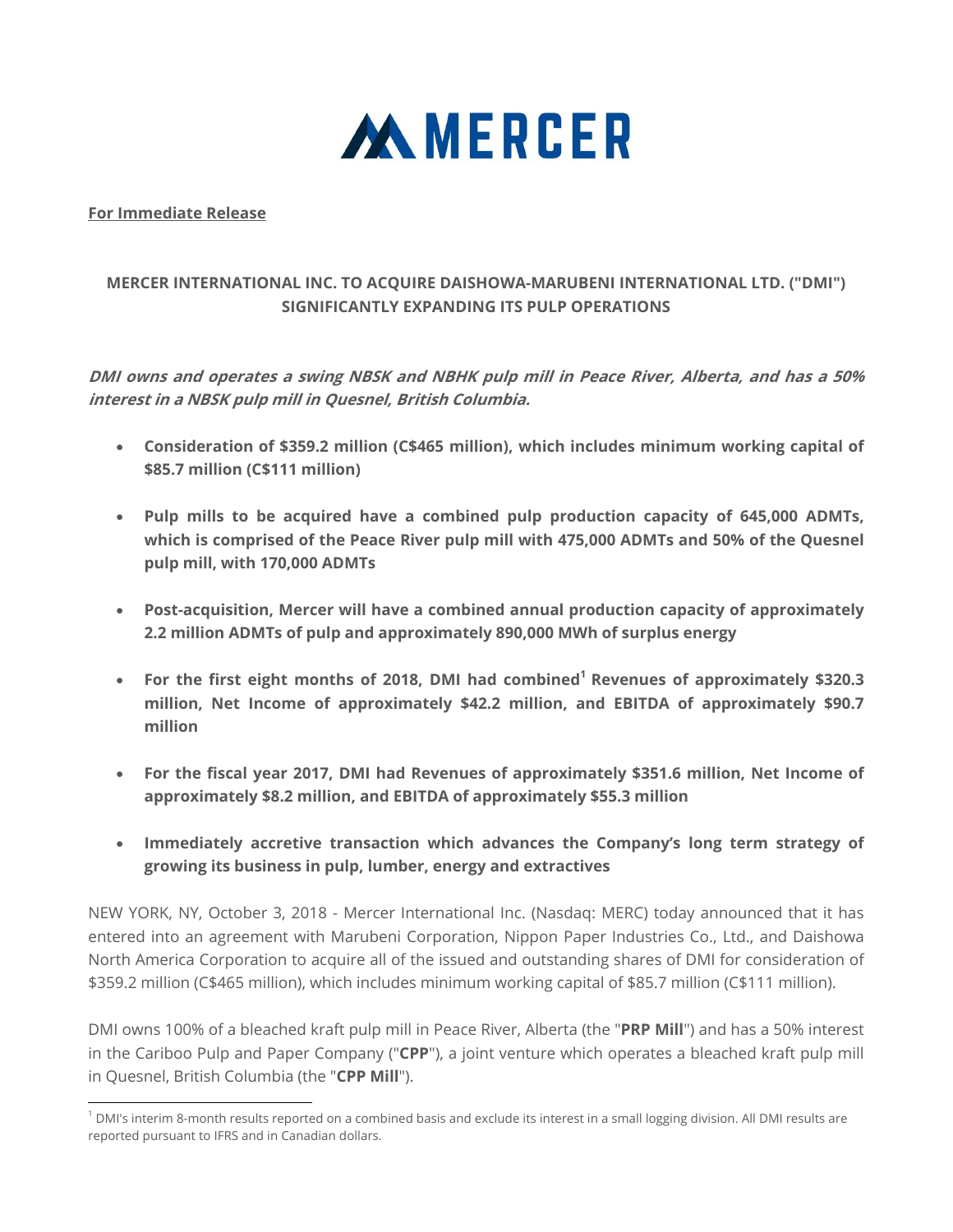As a result of this transaction, Mercer's annual production capacity for pulp will increase by approximately 41% to 2.2 million ADMTs, and surplus energy will increase by approximately 8% to 890,000 MWhs.

Further, the acquisition of DMI will add NBHK pulp to Mercer's current product mix as well as provide the Company with an expanded market presence in Asia.

DMI also holds 20-year term renewable governmental Forest Management Agreements and Deciduous Timber Allocations in Alberta with an Annual Allowable Cut ("**AAC**") of approximately 2.4 million cubic meters of hardwood and 400,000 cubic meters of softwood.

The transaction is subject to customary closing conditions, including receipt of requisite regulatory antitrust approvals. In connection therewith, Mercer has arranged a fully committed financing in the amount of US\$350 million to finance the acquisition. The transaction is expected to close in the fourth quarter of 2018.

Sangra Moller LLP acted as legal advisor for Mercer and Credit Suisse provided the committed financing for the transaction.

# **Mill Highlights**

PRP Mill:

- is a modern, high performance swing mill with an annual production capacity of approximately 475,000 ADMT of bleached hardwood and softwood kraft pulp;
- holds Provincial Forest Management Agreements ("**FMA**") and Deciduous Timber Allocations ("**DTA**") in Alberta with 20-year terms which provide it with an ACC for hardwood of approximately 2.4 million cubic meters from province-owned forests through the FMAs and DTAs, and has rights to harvest 400,000 cubic meters of softwood through the FMAs;
- includes a bio-mass fueled cogeneration power plant, comprised of two turbines: a back pressure turbine with a capacity of 40 MW which generates power for the PRP Mill's pulp production, and a condensing turbine generator with a capacity of 25 MW, which is used to generate electricity for sale to the Alberta electrical grid; and
- has an experienced workforce of approximately 280 employees.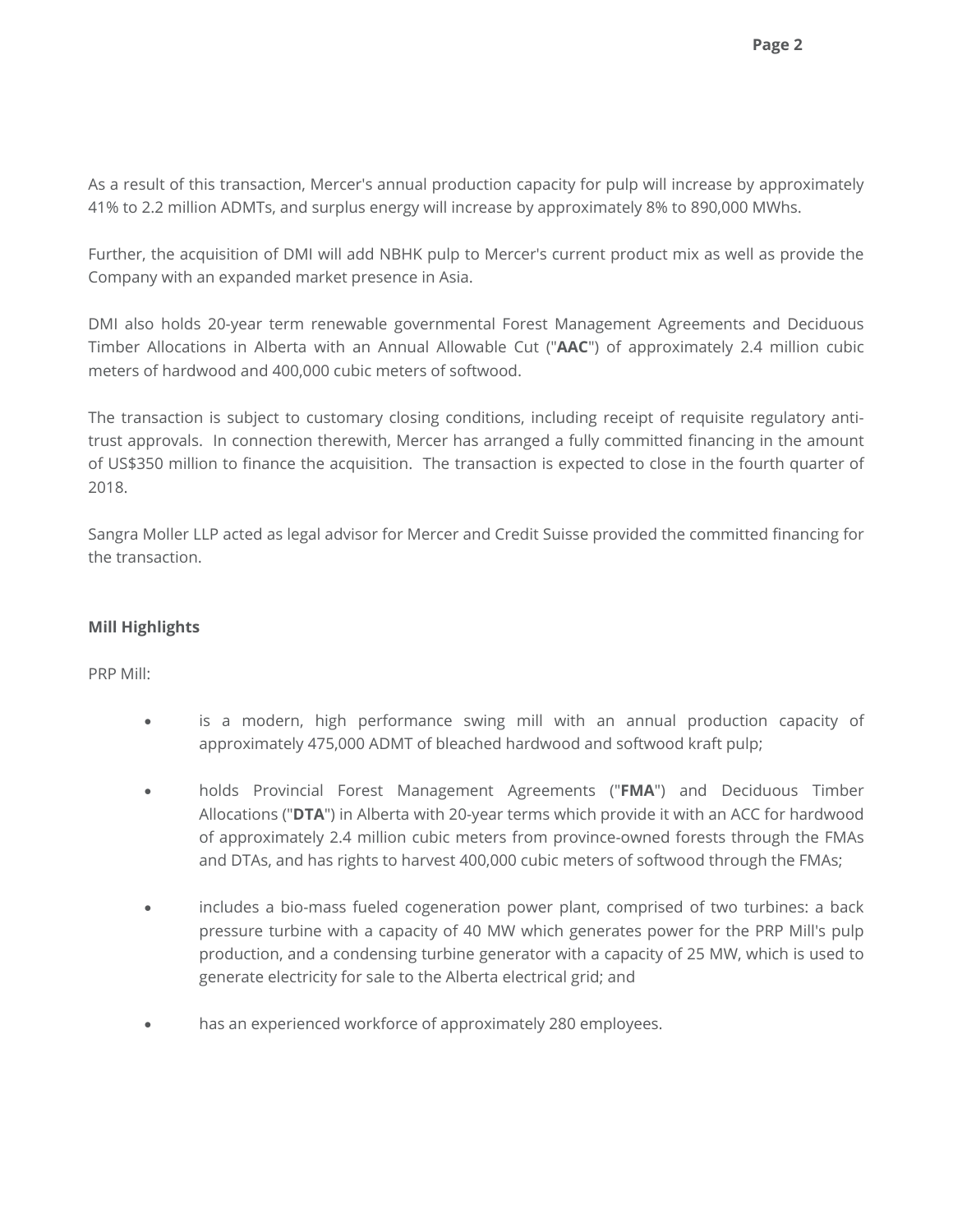### CPP Mill:

- is a joint venture in which DMI has a 50% interest;
- has an annual production capacity of approximately 340,000 ADMT of NBSK pulp;
- includes a bio-mass fueled cogeneration power plant, comprised of two turbines: a back pressure turbine with a capacity of 32 MW which generates power for the CPP Mill's pulp production, and a condensing turbine generator with a capacity of 25 MW, which is used to generate electricity for sale to the BC utility; and
- has an experienced workforce of approximately 305 employees.

## **Operating Synergies**

We believe the acquisition of DMI and the integration of the acquired mills with Mercer's existing operations will generate material operating synergies in the range of approximately \$15 to \$20 million per year, primarily through procurement opportunities, cost benefits, optimization of logistics and geographic market mix through an expanded number of mill locations. We currently expect to achieve the majority of such synergies within 12 months of closing of the transaction.

### **CEO Comments**

Mr. David M. Gandossi, Chief Executive Officer, stated: "The proposed acquisition significantly increases our current operations in Canada and, in particular, will complement Mercer's Celgar pulp mill in British Columbia. The acquisition will additionally strengthen our presence in Asia, which we have identified as an important strategic area, and it will expand our product offering to include northern bleached hardwood kraft pulp, a product that we believe is following the same tightening market path that NBSK has experienced during the past few years."

Mr. Gandossi continued: "This is a highly strategic transaction for Mercer that leverages our core competencies and is in line with our long-term growth strategies. The transaction positions us to capitalize on identified synergies with Mercer's existing operations and to create a platform for immediate cash flow generation and earnings accretion. It is an important step in our long term value-add strategy of growing our company in pulp, lumber, energy and extractives,"

Mr. Gandossi concluded: "Both the PRP and CPP mills currently have solid operating platforms in place, which can be further enhanced through improved efficiencies and capital improvements. We are delighted to welcome the employees of DMI to the Mercer team and, consistent with all our operations, we look forward to working with our new government, community and first nations partners in alignment with our core values of health and safety, sustainability, integrity, innovation and performance excellence,"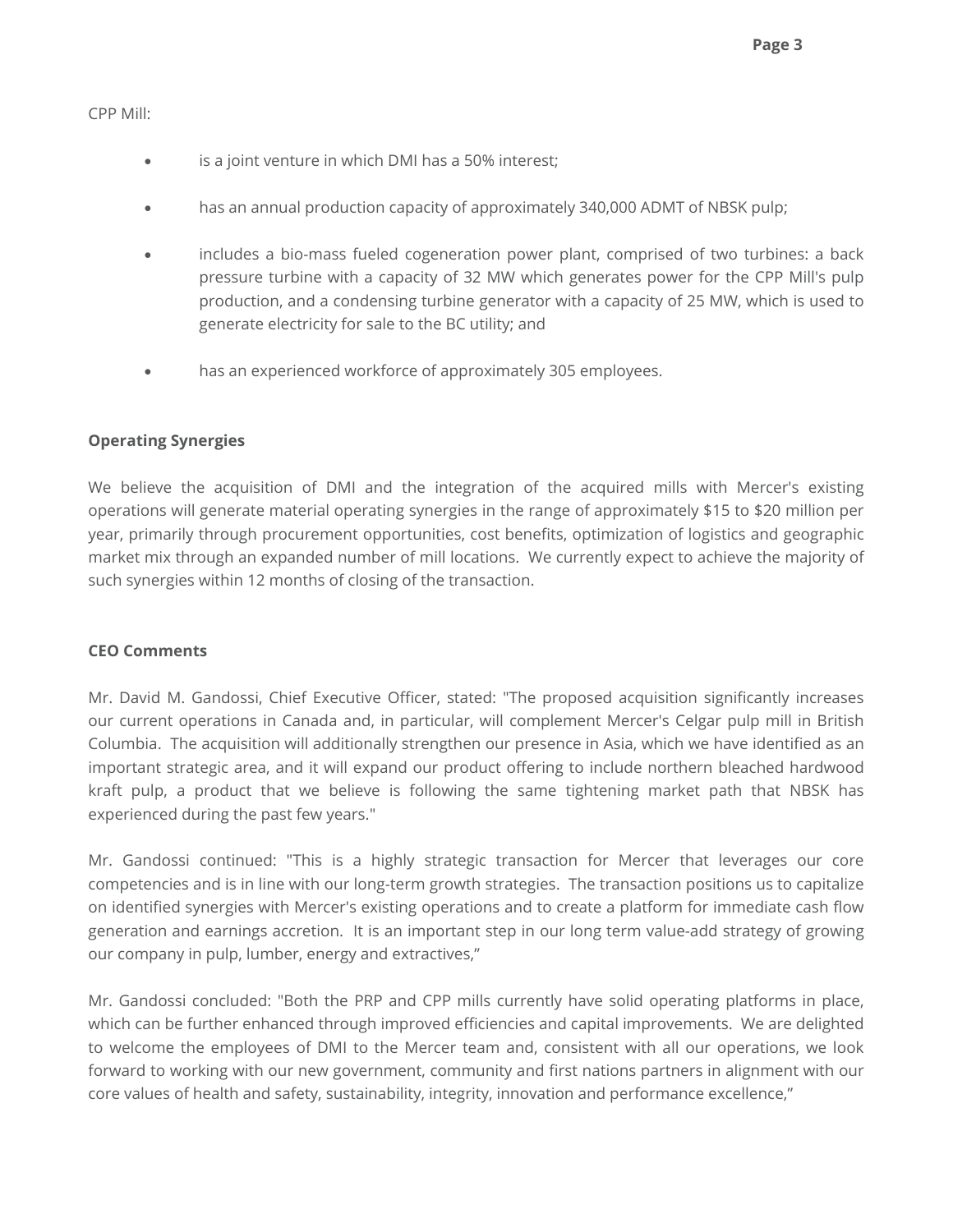# **Selected Historical Financial Information and Operating Highlights**

Based upon its historical financial information in 2017 and the eight months of 2018, DMI had (in millions):

|             |              | 8 Months |              |         |  |
|-------------|--------------|----------|--------------|---------|--|
| $DMI^{(1)}$ | $2017^{(2)}$ |          | $2018^{(3)}$ |         |  |
|             | \$           | 345.7    | \$           | 314.3   |  |
|             |              | 5.9      | \$           | 6.0     |  |
|             | \$           | 351.6    | \$           | 320.3   |  |
|             |              | 55.3     |              | 90.7    |  |
|             | \$           | 13.1     | \$           | 60.2    |  |
|             |              | 8.2      | \$           | 42.2    |  |
|             |              |          | 8 Months     |         |  |
|             |              | 2017     | 2018         |         |  |
|             | 531,492      |          | 402,559      |         |  |
|             | 469,723      |          |              | 389,415 |  |

(1) DMI financial results are prepared in accordance with IFRS, are in Canadian dollars and eight-month results are on a combined basis.

(2) Canadian dollars converted to U.S. dollars at a rate of 1.2986, being the annual average rate on December 29, 2017.

(3) Canadian dollars converted to U.S. dollars at a rate of 1.2858, being the year to date average rate on August 31, 2018.

(4) Includes business interruption insurance proceeds of \$15.7 million and \$7.0 million in 2017 and 8 Months 2018, respectively.

(5) See "Non-GAAP Financial Measures" below.

 $\overline{a}$ 

Mercer International Inc. is a global wood products manufacturing company. To obtain further information on the company, please visit its web site at http://www.mercerint.com.

# **Non-GAAP Financial Measures**

This press release contains references to EBITDA, which is a non-GAAP metric. EBITDA is defined as operating income plus depreciation and amortization. We believe certain investors and financial analysts use EBITDA to evaluate financial performance. EBITDA is also included to help facilitate comparisons of the historic operating performance of the assets to be acquired with other companies in our industry. EBITDA is not a measure of financial performance under GAAP and should not be considered as an alternative to operating income or any other measure of financial performance presented in accordance with GAAP. EBITDA excludes some, but not all, items that affect operating income. The following table sets forth a reconciliation of DMI's net income to EBITDA for the fiscal year 2017 and the first eight months of 2018 (in millions):